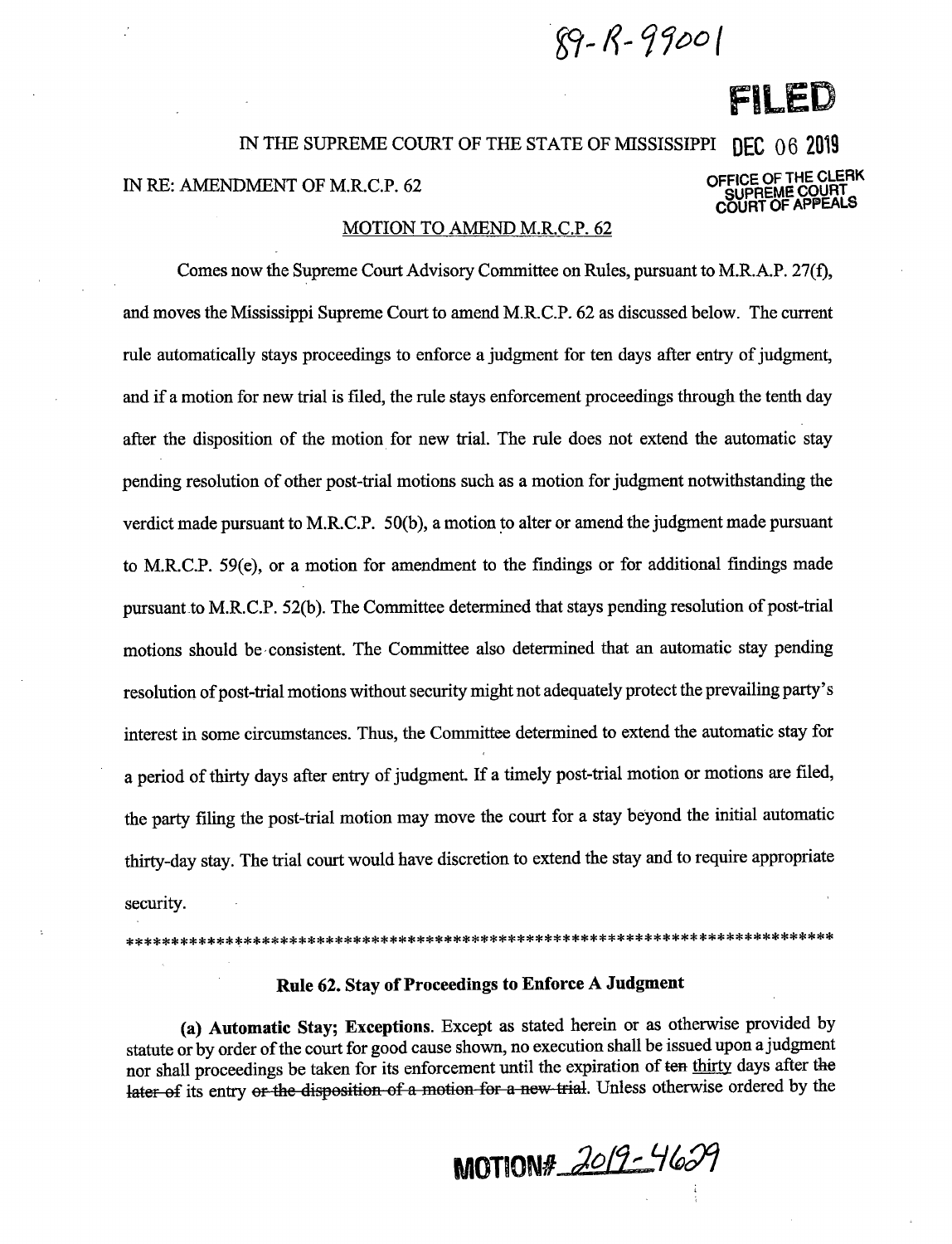court, an interlocutory or final judgment in an action for an injunction or in a receivership action shall not be stayed during the period after its entry and until an appeal is taken or during the pendency of an appeal. The provisions of subdivision (c) of this rule govern the suspending. modifying, restoring, or granting of an injunction during the pendency of an appeal.

**(b) Stay on Motion.** Upon a motion, the court may, in I<sub>R</sub> its discretion and on such conditions for the security of the adverse party as are proper, the eourt may stay the execution of or any proceedings to enforce a judgment pending the disposition of: (i) a motion for new trial pursuant to Rule 59; (ii) a motion to alter or amend a judgment made pursuant to Rule 59(e); or of : (iii) a motion for relief from a judgment or order made pursuant to Rule 60(b), or of ; (iv) a motion to set aside a verdict for judgment notwithstanding the verdict made pursuant to Rule 50(b),; or  $\Theta$  (v) a motion for amendment to the findings or for additional findings made pursuant to Rule  $52(b)$ .

**(c) Injunction Pending Appeal.** When an interlocutory or final judgment has been rendered granting, dissolving, or denying an injunction, the court in its discretion may suspend, modify, restore, or grant an injunction during the pendency of an appeal from such judgment upon such terms as to bond or otherwise as it considers proper for the security of the rights of the adverse party. The power of the court to make such an order is not terminated by the taking of the appeal.

( **d) Stay Upon Appeal.** When an appeal is taken, the appellant, when and as authorized by statute or otherwise, may obtain a stay subject to the exceptions contained in subdivision (a) of this rule.

### **(e) [Omitted].**

**(t) Stay in Favor of the State of Mississippi or Agency Thereof.** When an appeal is taken by the State of Mississippi or an officer or agency thereof or by direction of any department of the government of same and the operation or enforcement of the judgment is stayed, no bond, obligation, or other security shall be required of the appellant.

**(g) Power of Appellate Court Not Limited.** The provisions in this rule do not limit any power of an appellate court or of a judge or justice thereof to stay proceedings during the pendency of an appeal or to suspend, modify, restore, or grant an injunction during the pendency of an appeal or to make any order appropriate to preserve the status quo or the effectiveness of the judgment subsequently to be entered.

**(h) Stay of Judgment Upon Multiple Claims or as to Multiple Parties.** When a court has ordered a final judgment under the conditions stated in Rule 54(b), the court may stay enforcement of that judgment until the entering of a subsequent judgment or judgments and may prescribe such conditions as are necessary to secure the benefit thereof to the party in whose favor the judgment is entered.

[Amended effective July 1, 1997; amended effective ..............................]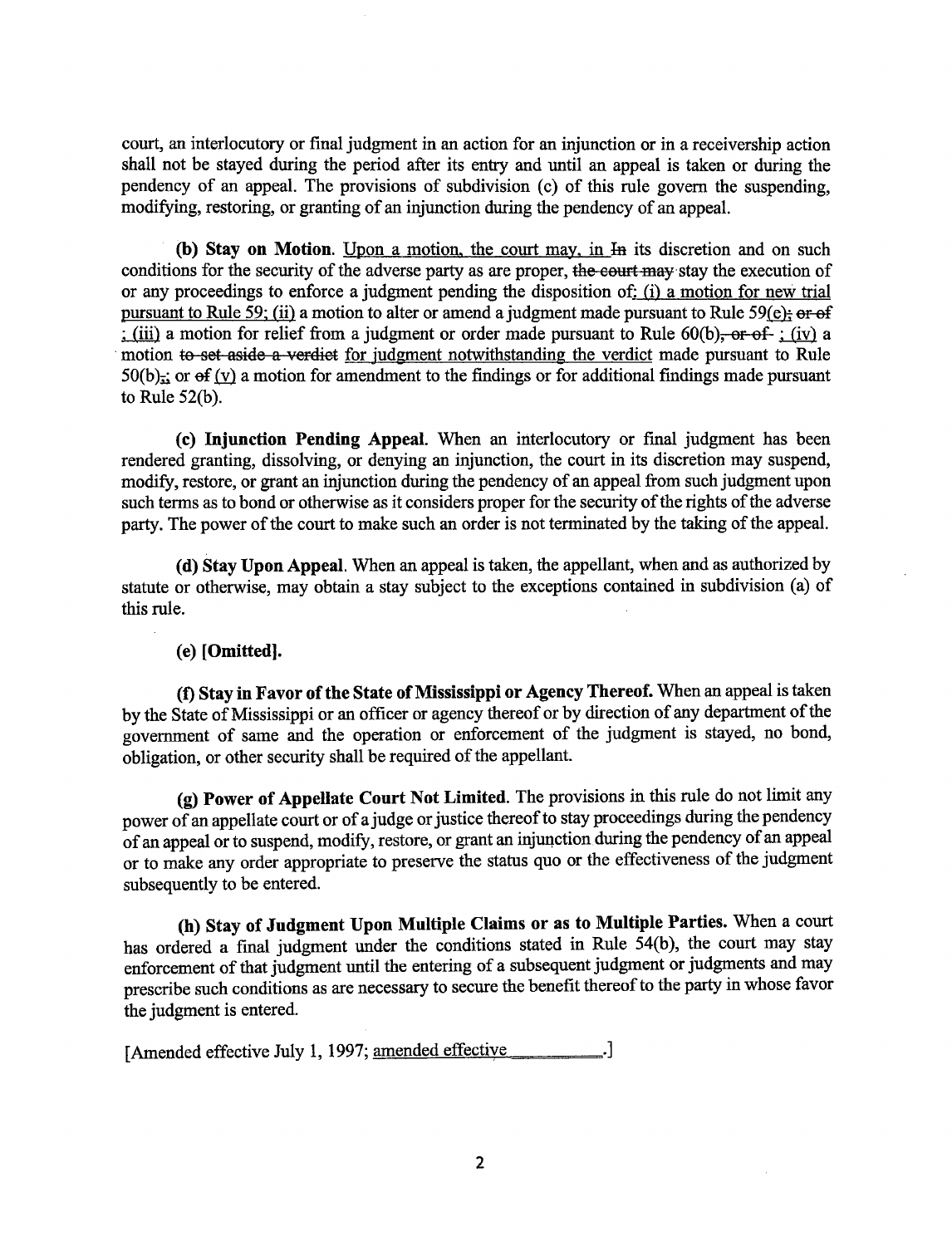#### *Advisory Committee Historical Note*

*Effective* , *Rule 62(a) and (b) were amended to require a motion to stay execution upon a ;udgment pending resolution of a motion for new trial. Prior to amendment, the rule required a motion to stay execution pending the resolution of post-trial motions other than a motion for new trial but did not require a motion to stay pending resolution of a motion for new trial.* 

*Effective July 1, 1997, Rule 62(a) was amended to clarify that the stay of enforcement of a judgment expires ten days after the later of the entry of the judgment or the disposition of a motion for a new trial, and Rule 62(b) was amended to state that a court may stay the execution of or any proceedings to enforce a judgment pending the disposition of a motion to set aside a verdict made pursuant to Rule 50(b). 689-692 So. 2dXLIX (West Miss. Cas. 1997).* 

#### *Advisory Committee Notes*

*M.R.A.P. 8 governs stays or injunctions pending appeal. In addition, M.C.A. § 11-51-31 governs appeal bonds in civil litigation.* 

*Subdivision (e) of the Federal Rules applies to stays in favor of the United States; it is omitted from the Mississippi Rules of Civil Procedure.* 

[Advisory Committee Note adopted effective July 1, 2014; amended effective .........................]

\*\*\*\*\*\*\*\*\*\*\*\*\*\*\*\*\*\*\*\*\*\*\*\*\*\*\*\*\*\*\*\*\*\*\*\*\*\*\*\*\*\*\*\*\*\*\*\*\*\*\*\*\*\*\*\*\*\*\*\*\*\*\*\*\*\*\*\*\*\*\*\*\*\*\*\*\*\*

The proposed amendment to M.R.C.P. 62 is generally consistent with F.R.C.P. 62 which

provides for an automatic thirty-day stay of proceedings to enforce a judgment and also authorizes

a party to move for an additional stay upon providing a bond or other security. The motion to

amend M.R.C.P. 62 was unanimously approved by the Committee on November 1, 2019.

The Supreme Court Advisory Committee on Rules therefore moves that the above proposed amendment to M.R.C.P. 62 be considered by the Mississippi Supreme Court.